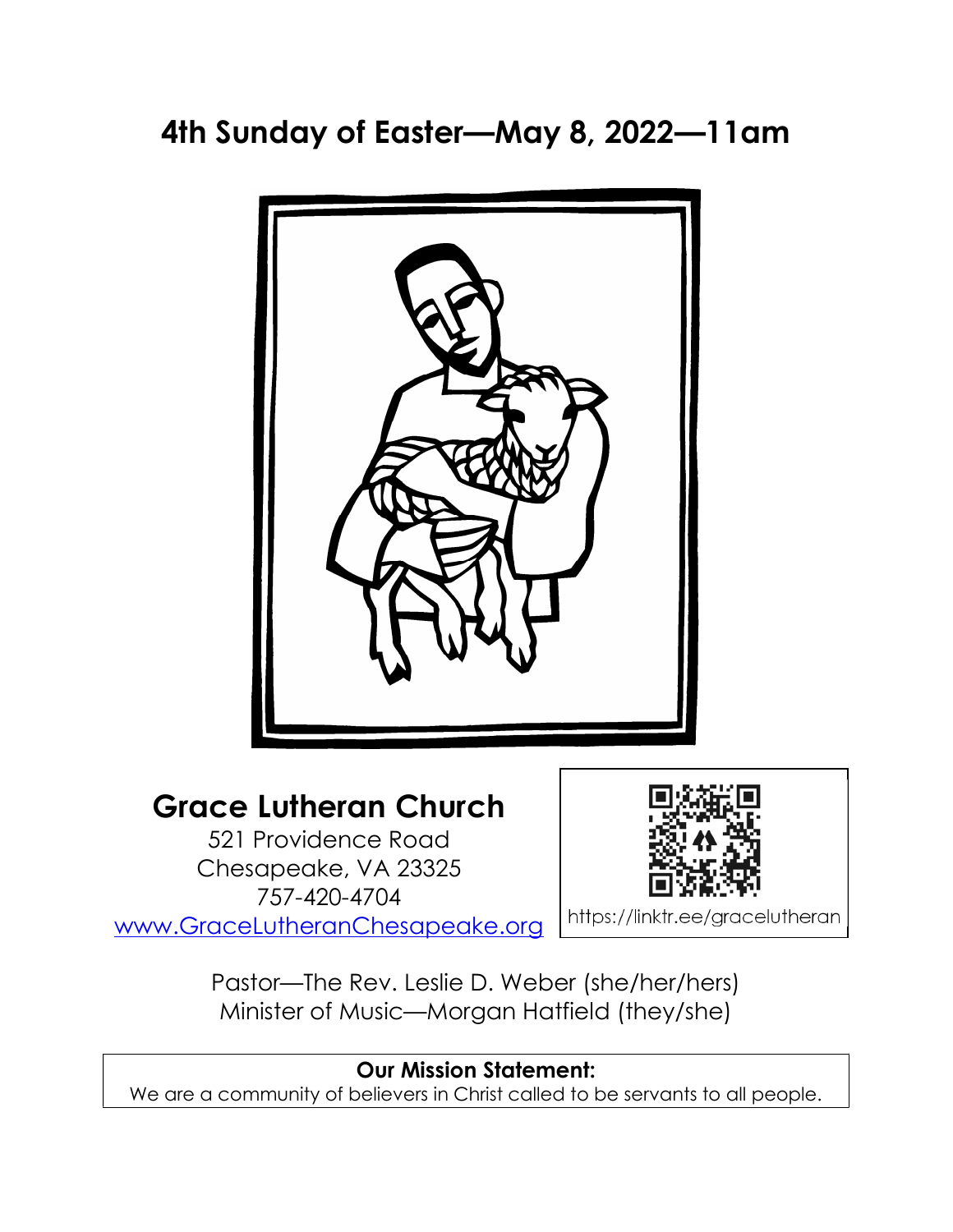| Page numbers (p.) are in front half of the hymnal.      |
|---------------------------------------------------------|
| Hymn numbers (#) are in back half of the hymnal.        |
| Everyone is invited to join in <b>bolded responses.</b> |
| + Please stand as you are able.                         |

| + Gathering +<br>The Holy Spirit calls us together as the people of God. |                                                              |                     |  |
|--------------------------------------------------------------------------|--------------------------------------------------------------|---------------------|--|
| Prelude<br><b>+ Easter Acclamation</b>                                   | "Savior Like a Shepherd Lead Us (with He Leadeth Me)"        | arr. by Cindy Berry |  |
|                                                                          | Alleluia, Christ is Risen! Christ is Risen Indeed! Alleluia! |                     |  |
| + Gathering Hymn                                                         |                                                              | ELW #369            |  |
| + Greeting                                                               |                                                              | ELW p.193           |  |
| +Kyrie                                                                   |                                                              | ELW p.193-4         |  |
| <b>+Hymn of Praise</b>                                                   |                                                              | ELW p.195-6         |  |
| + Prayer of the Day                                                      |                                                              | $EL$ p.33           |  |
|                                                                          |                                                              |                     |  |

+ Word +

| God speaks to us in scripture reading, preaching, and song. |                                             |  |
|-------------------------------------------------------------|---------------------------------------------|--|
| <b>First Reading</b>                                        | Acts 9:36-43                                |  |
| Psalm 23                                                    | ELW $#23$                                   |  |
| <b>Second Reading</b>                                       | Revelation 7:9-17                           |  |
| + Gospel Acclamation                                        | ELW p.198                                   |  |
| + Gospel Reading                                            | John 10:22-30                               |  |
| Young at Heart Message & Sermon                             | The Rev. Leslie D. Weber                    |  |
| + Hymn of the Day                                           | ELW #789                                    |  |
| + Nicene Creed                                              | ELW p.104                                   |  |
| + Prayers of Intercession                                   | God, in your mercy, <b>hear our prayer.</b> |  |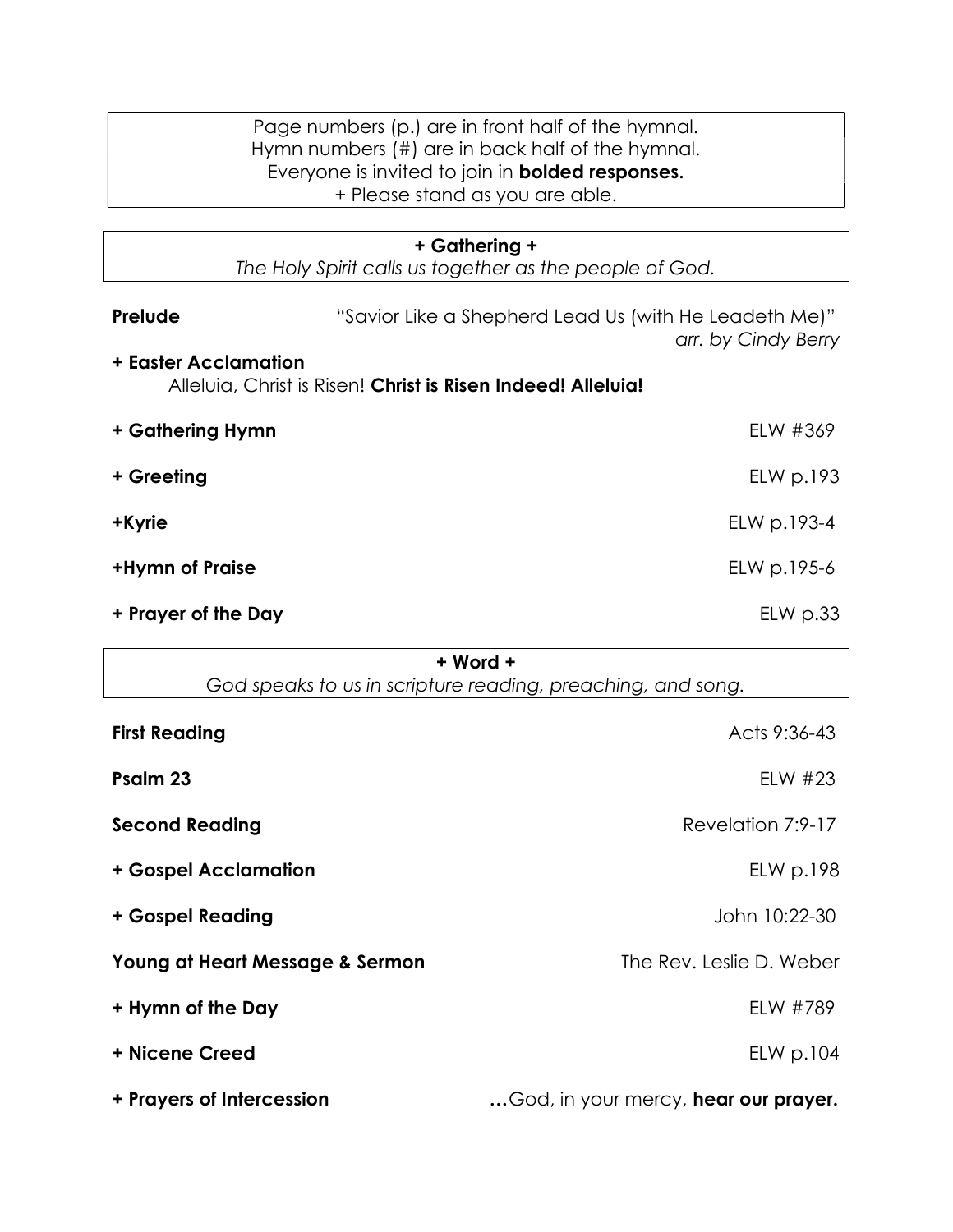#### + Peace

#### +Meal+

## God feeds us with the presence of Jesus Christ.

# **Offering**

| Thank you for supporting the mission of the church as<br>you are able! Electronic donations can be made at<br>https://tithe.ly/give_new/www/#/tithely/give-one-<br>$time/475611$ .<br>Checks can be also be sent to church:<br>521 Providence Rd, Chesapeake, VA 23325 |                                   |
|------------------------------------------------------------------------------------------------------------------------------------------------------------------------------------------------------------------------------------------------------------------------|-----------------------------------|
| + Offering Prayer                                                                                                                                                                                                                                                      |                                   |
| + Great Thanksgiving                                                                                                                                                                                                                                                   | E <sub>L</sub> W <sub>D.199</sub> |
| + Proper Preface                                                                                                                                                                                                                                                       |                                   |
| +Sanctus                                                                                                                                                                                                                                                               | ELW p. 200                        |
| +Thanksgiving at the Table                                                                                                                                                                                                                                             |                                   |
| + Lord's Prayer (sins)                                                                                                                                                                                                                                                 | ELW p.201                         |
| + Invitation to Communion                                                                                                                                                                                                                                              |                                   |
| Agnus Dei                                                                                                                                                                                                                                                              | $EL$ p.201                        |

#### Notes about Communion Distribution at Grace

When we're gathered around the table, there is enough food, drink, blessing, space and time for all to share in Holy Communion! GLC practices Eucharistic hospitality since we trust that God welcomes all who come to the table where Christ is both host and meal. Wine (red) and grape juice (white) are distributed in individual cups. Gluten-free wafers are available upon request. If you prefer to stay in the pew, there are prepackaged kits (wine, juice, and gluten free options) available at the sanctuary doors. If you prefer not to receive the wafer and wine/grape juice, you may kneel or stand at the rail with arms folded across your chest to receive a blessing.

# Distribution Hymn **ELW #481**